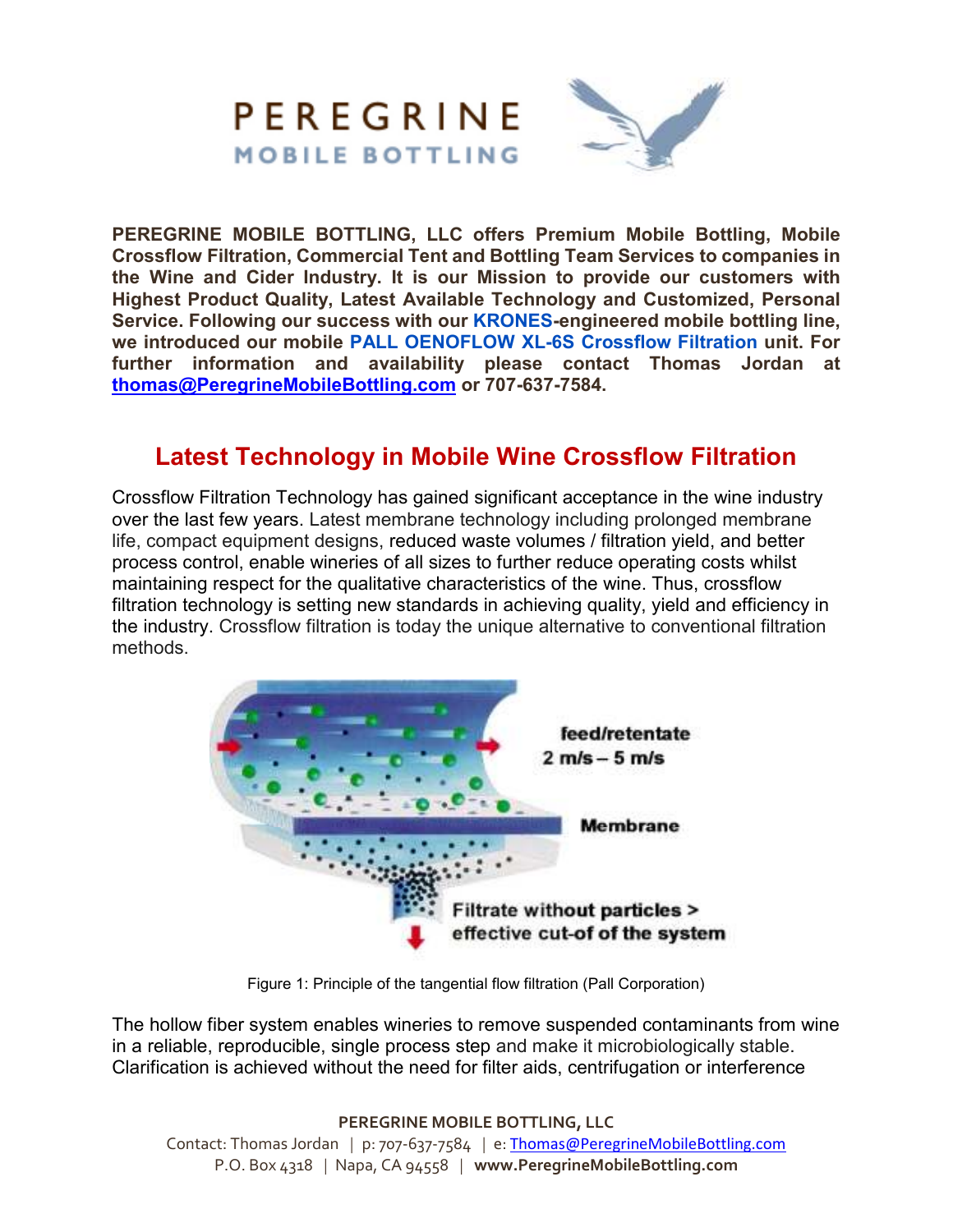

with the chemical, physical or organoleptic components of the wine. This also makes it an environmentally-friendly filtration process.



Figure 2: Wine Before and After Crossflow Process

In one step, crossflow or tangential flow filtration clarifies the wine, giving it a clear appearance. Moreover, crossflow filtration is 'easier' on your wines because the filtering is made without any change of state of the filtered element compared to conventional methods (i.e., plate-and-frame). Conventional filtration methods involve high amount of labor, material, storage and disposal costs when compared to crossflow filtration technology. Besides the proven quality it therefore offers strong advantages as it drastically simplifies the steps used to process your wine before bottling in a cost competitive way.

During the filtration process, at times, the desired product is in the retentate (concentrate) side while at others, it is in the permeate (filtrate) side. This is a pressure driven process where the transmembrane pressure forces the filtrate (permeate) to pass through the membrane while suspended solids are retained (Figure 1). Over time, the retained particles are concentrated at the membrane surface and form a surface or boundary layer.

One characteristic of crossflow filtration is the high crossflow (tangential) velocity of the suspension to be filtered over the membrane surface. The crossflow velocity ensures that the boundary layer on the membrane is minimized and kept constant.

In the U.S. and in any major wine area around the world, several companies have established themselves as reliable equipment providers for crossflow filtration

## **PEREGRINE MOBILE BOTTLING, LLC**

Contact: Thomas Jordan *|* p: 707-637-7584 *|* e: Thomas@PeregrineMobileBottling.com P.O. Box 4318 *|* Napa, CA 94558 *|* **www.PeregrineMobileBottling.com**